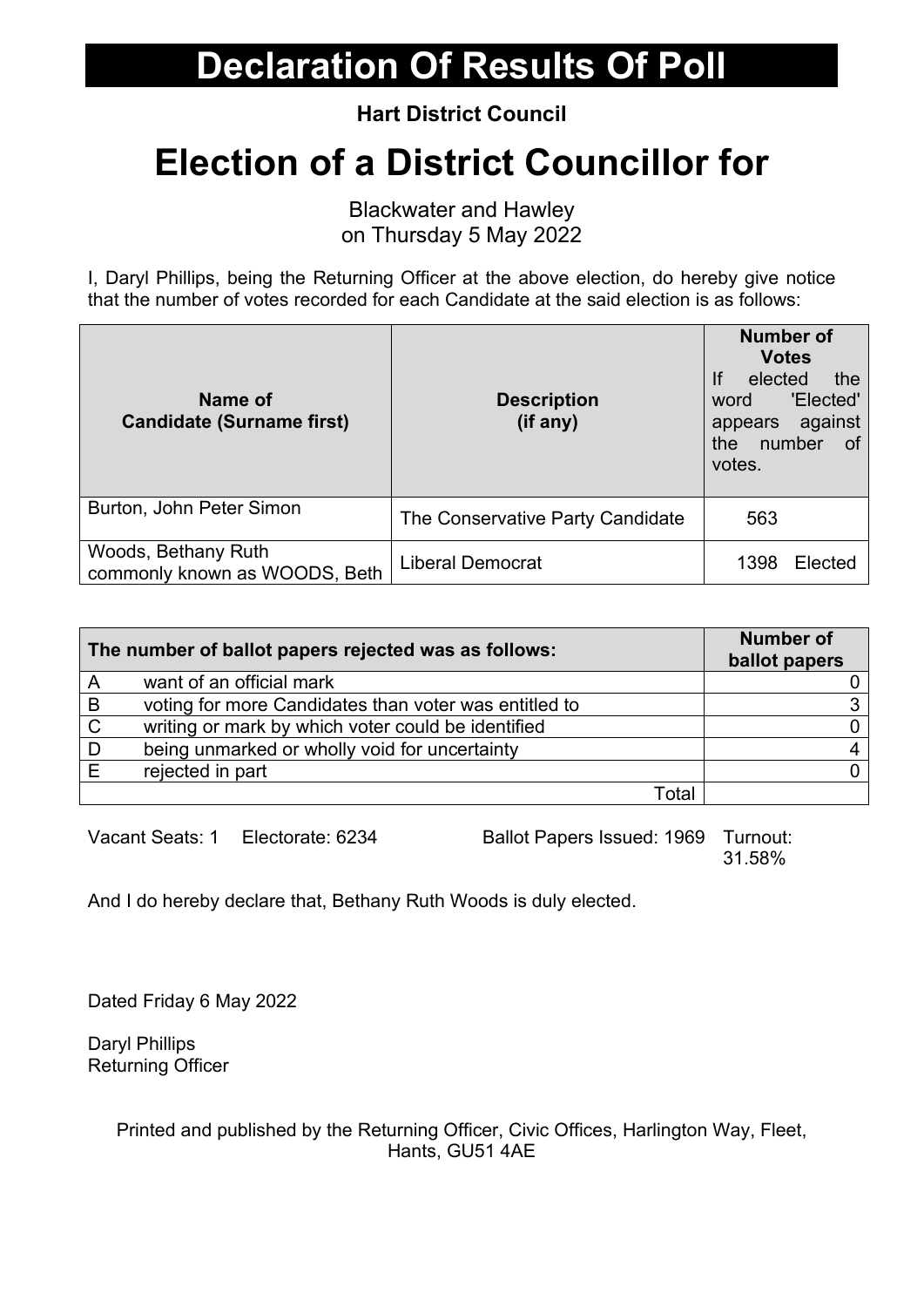**Hart District Council**

# **Election of a District Councillor for**

Crookham East on Thursday 5 May 2022

I, Daryl Phillips, being the Returning Officer at the above election, do hereby give notice that the number of votes recorded for each Candidate at the said election is as follows:

| Name of<br><b>Candidate (Surname first)</b>                        | <b>Description</b><br>(if any)   | <b>Number of</b><br><b>Votes</b><br>If<br>elected<br>the<br>'Elected'<br>word<br>appears against<br>number<br>the<br>0f<br>votes. |
|--------------------------------------------------------------------|----------------------------------|-----------------------------------------------------------------------------------------------------------------------------------|
| <b>Bulgin, Bruce Grant</b>                                         | The Conservative Party Candidate | 783                                                                                                                               |
| <b>Butler, Gillian Elizabeth</b><br>commonly known as BUTLER, Gill | Community Campaign (Hart)        | 1531<br>Elected                                                                                                                   |

| The number of ballot papers rejected was as follows: |                                                       | <b>Number of</b><br>ballot papers |
|------------------------------------------------------|-------------------------------------------------------|-----------------------------------|
| A                                                    | want of an official mark                              |                                   |
| B                                                    | voting for more Candidates than voter was entitled to |                                   |
| C                                                    | writing or mark by which voter could be identified    |                                   |
| D                                                    | being unmarked or wholly void for uncertainty         | 19                                |
|                                                      | rejected in part                                      |                                   |
|                                                      | Total                                                 |                                   |

Vacant Seats: 1 Electorate: 5933 Ballot Papers Issued: 2336 Turnout: 39.37%

And I do hereby declare that, Gillian Elizabeth Butler is duly elected.

Dated Friday 6 May 2022

Daryl Phillips Returning Officer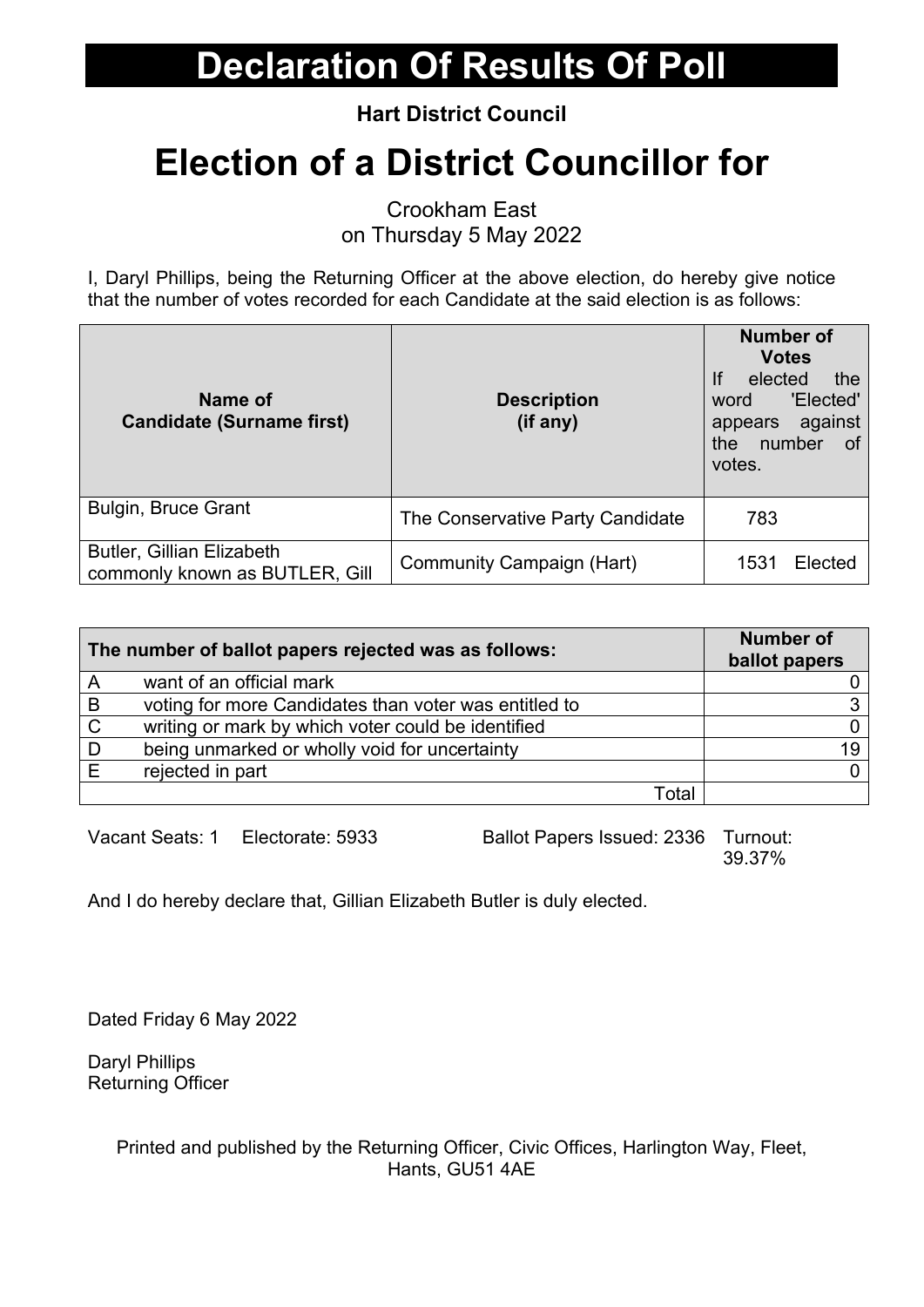**Hart District Council**

# **Election of a District Councillor for**

Crookham West & Ewshot on Thursday 5 May 2022

I, Daryl Phillips, being the Returning Officer at the above election, do hereby give notice that the number of votes recorded for each Candidate at the said election is as follows:

| Name of<br><b>Candidate (Surname first)</b>                 | <b>Description</b><br>(if any)   | <b>Number of</b><br><b>Votes</b><br>If<br>elected<br>the<br>'Elected'<br>word<br>appears against<br>number<br>the<br>of<br>votes. |
|-------------------------------------------------------------|----------------------------------|-----------------------------------------------------------------------------------------------------------------------------------|
| Makepeace-Browne, Wendy Louise                              | Community Campaign (Hart)        | 1589<br>Elected                                                                                                                   |
| Thorne, Michael Robert<br>commonly known as THORNE,<br>Mike | The Conservative Party Candidate | 983                                                                                                                               |

| The number of ballot papers rejected was as follows: |                                                       | <b>Number of</b><br>ballot papers |
|------------------------------------------------------|-------------------------------------------------------|-----------------------------------|
| A                                                    | want of an official mark                              |                                   |
| $\overline{B}$                                       | voting for more Candidates than voter was entitled to |                                   |
| $\mathsf{C}$                                         | writing or mark by which voter could be identified    |                                   |
| D                                                    | being unmarked or wholly void for uncertainty         | 13                                |
| Е                                                    | rejected in part                                      |                                   |
|                                                      | Total                                                 |                                   |

Vacant Seats: 1 Electorate: 7809 Ballot Papers Issued: 2591 Turnout: 33.18%

And I do hereby declare that, Wendy Louise Makepeace-Browne is duly elected.

Dated Friday 6 May 2022

Daryl Phillips Returning Officer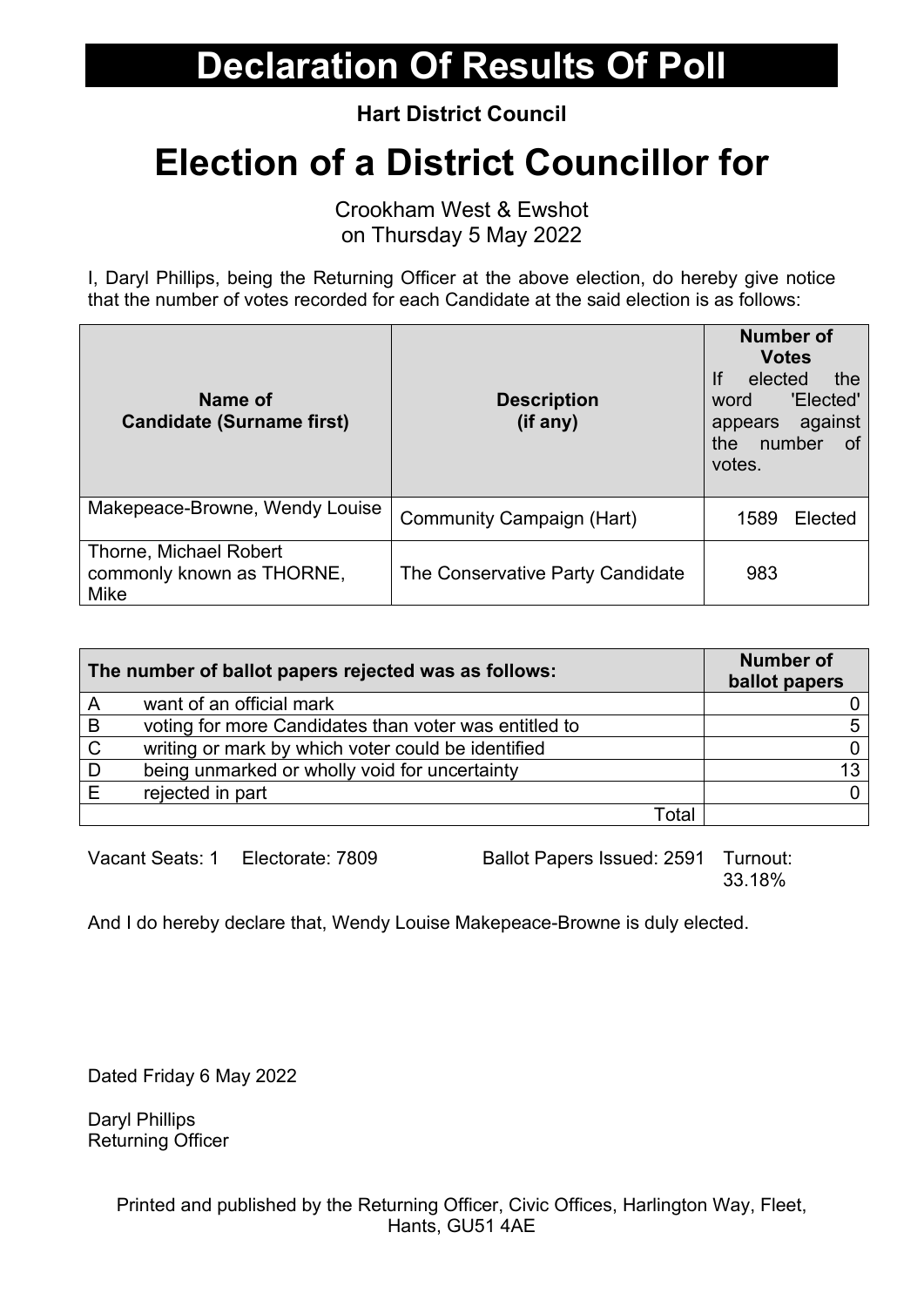**Hart District Council**

# **Election of a District Councillor for**

Fleet Central

on Thursday 5 May 2022

I, Daryl Phillips, being the Returning Officer at the above election, do hereby give notice that the number of votes recorded for each Candidate at the said election is as follows:

| Name of<br><b>Candidate (Surname first)</b>             | <b>Description</b><br>(if any)             | <b>Number of</b><br><b>Votes</b><br>If<br>elected<br>the<br>'Elected'<br>word<br>appears against<br>the number<br>of .<br>votes. |
|---------------------------------------------------------|--------------------------------------------|----------------------------------------------------------------------------------------------------------------------------------|
| Fang, Xiaoyu<br>commonly known as FANG, Roy             | The Conservative Party Candidate           | 1012                                                                                                                             |
| Hope, Alan<br>commonly known as HOPE,<br>'Howling Laud' | The Official Monster Raving Loony<br>Party | 100                                                                                                                              |
| Oliver, Alan John                                       | Community Campaign (Hart)                  | 1168<br>Elected                                                                                                                  |
| Perkins, Andrew Neil                                    | Labour Party                               | 316                                                                                                                              |

| The number of ballot papers rejected was as follows: |                                                       | <b>Number of</b><br>ballot papers |
|------------------------------------------------------|-------------------------------------------------------|-----------------------------------|
| A                                                    | want of an official mark                              |                                   |
| B                                                    | voting for more Candidates than voter was entitled to |                                   |
| $\mathsf{C}$                                         | writing or mark by which voter could be identified    |                                   |
| D                                                    | being unmarked or wholly void for uncertainty         |                                   |
|                                                      | rejected in part                                      |                                   |
|                                                      | Total                                                 |                                   |

Vacant Seats: 1 Electorate: 6763 Ballot Papers Issued: 2602 Turnout: 38.47%

And I do hereby declare that, Alan John Oliver is duly elected.

Dated Friday 6 May 2022

Daryl Phillips Returning Officer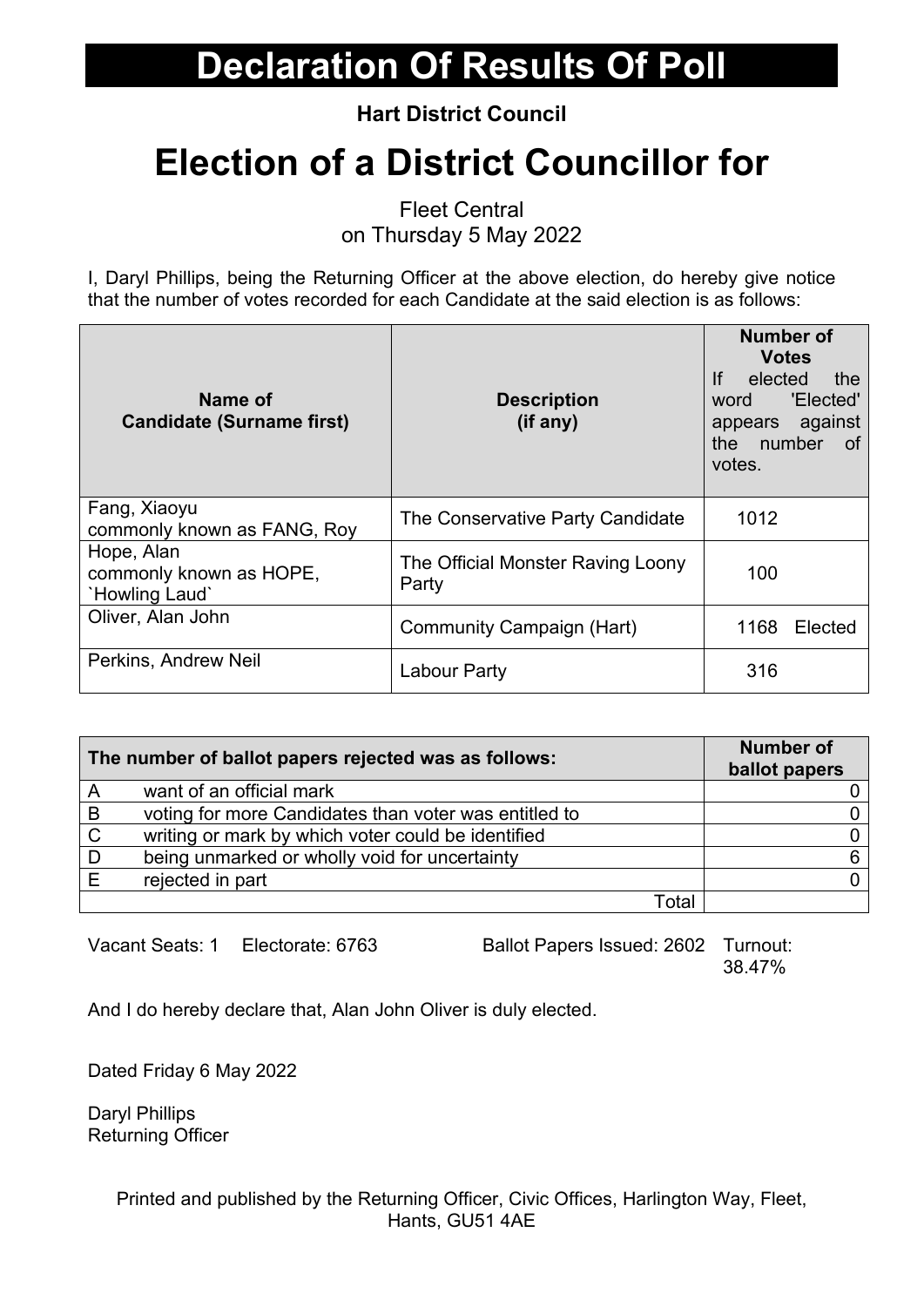**Hart District Council**

# **Election of a District Councillor for**

Fleet East

on Thursday 5 May 2022

I, Daryl Phillips, being the Returning Officer at the above election, do hereby give notice that the number of votes recorded for each Candidate at the said election is as follows:

| Name of<br><b>Candidate (Surname first)</b> | <b>Description</b><br>(if any)   | <b>Number of</b><br><b>Votes</b><br>lf<br>elected<br>the<br>'Elected'<br>word<br>appears against<br>the number<br>of<br>votes. |
|---------------------------------------------|----------------------------------|--------------------------------------------------------------------------------------------------------------------------------|
| Davis, Samantha Clare                       | <b>Green Party candidate</b>     | 207                                                                                                                            |
| Engström, Silke                             | <b>Liberal Democrats</b>         | 1190<br>Elected                                                                                                                |
| Krishnmurthy, Shikha Sharma                 | The Conservative Party Candidate | 972                                                                                                                            |
| Wainhouse, Valmai Eluned                    | Labour Party                     | 156                                                                                                                            |

| The number of ballot papers rejected was as follows: |                                                       | <b>Number of</b><br>ballot papers |
|------------------------------------------------------|-------------------------------------------------------|-----------------------------------|
| A                                                    | want of an official mark                              |                                   |
| B                                                    | voting for more Candidates than voter was entitled to |                                   |
| $\mathsf{C}$                                         | writing or mark by which voter could be identified    |                                   |
| D                                                    | being unmarked or wholly void for uncertainty         | 16.                               |
| F                                                    | rejected in part                                      |                                   |
|                                                      | Total                                                 |                                   |

Vacant Seats: 1 Electorate: 6019 Ballot Papers Issued: 2543 Turnout: 42.25%

And I do hereby declare that, Silke Engström is duly elected.

Dated Friday 6 May 2022

Daryl Phillips Returning Officer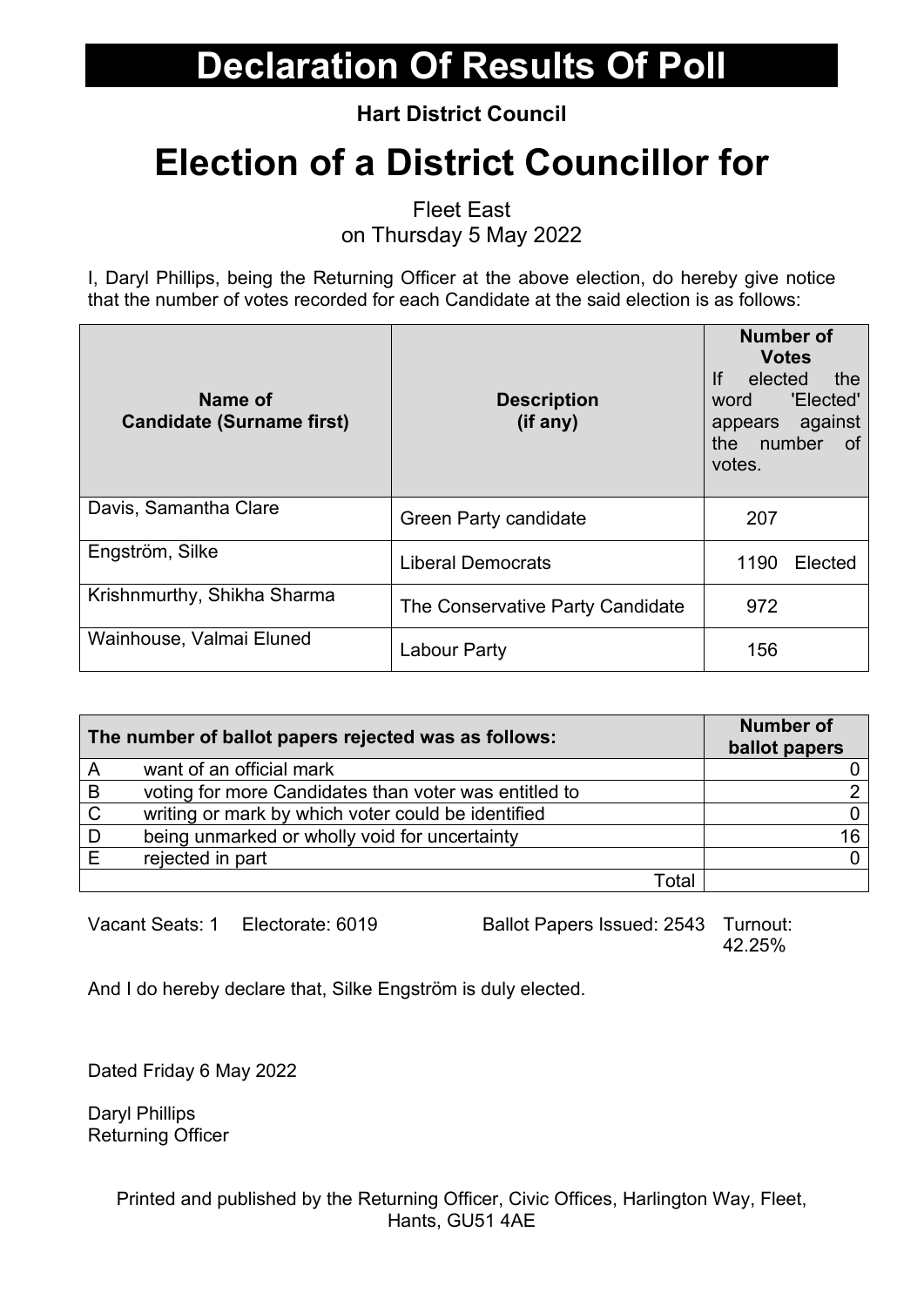**Hart District Council**

# **Election of a District Councillor for**

Fleet West

on Thursday 5 May 2022

I, Daryl Phillips, being the Returning Officer at the above election, do hereby give notice that the number of votes recorded for each Candidate at the said election is as follows:

| Name of<br><b>Candidate (Surname first)</b>                   | <b>Description</b><br>(if any)   | <b>Number of</b><br><b>Votes</b><br>If<br>elected<br>the<br>'Elected'<br>word<br>appears against<br>the<br>number<br>of.<br>votes. |
|---------------------------------------------------------------|----------------------------------|------------------------------------------------------------------------------------------------------------------------------------|
| Chakraborty, Mohua                                            | The Conservative Party Candidate | 1041                                                                                                                               |
| Delaney, Angela Abigail<br>commonly known as DELANEY,<br>Ange | <b>Community Campaign (Hart)</b> | Elected<br>1204                                                                                                                    |
| Rozier, Wayne Andrew                                          | Green Party candidate            | 331                                                                                                                                |

| The number of ballot papers rejected was as follows: |                                                       | <b>Number of</b><br>ballot papers |
|------------------------------------------------------|-------------------------------------------------------|-----------------------------------|
| A                                                    | want of an official mark                              |                                   |
| B                                                    | voting for more Candidates than voter was entitled to |                                   |
| $\mathsf{C}$                                         | writing or mark by which voter could be identified    |                                   |
| D                                                    | being unmarked or wholly void for uncertainty         |                                   |
|                                                      | rejected in part                                      |                                   |
|                                                      | Total                                                 |                                   |

Vacant Seats: 1 Electorate: 6811 Ballot Papers Issued: 2587 Turnout: 37.98%

And I do hereby declare that, Angela Abigail Delaney is duly elected.

Dated Friday 6 May 2022

Daryl Phillips Returning Officer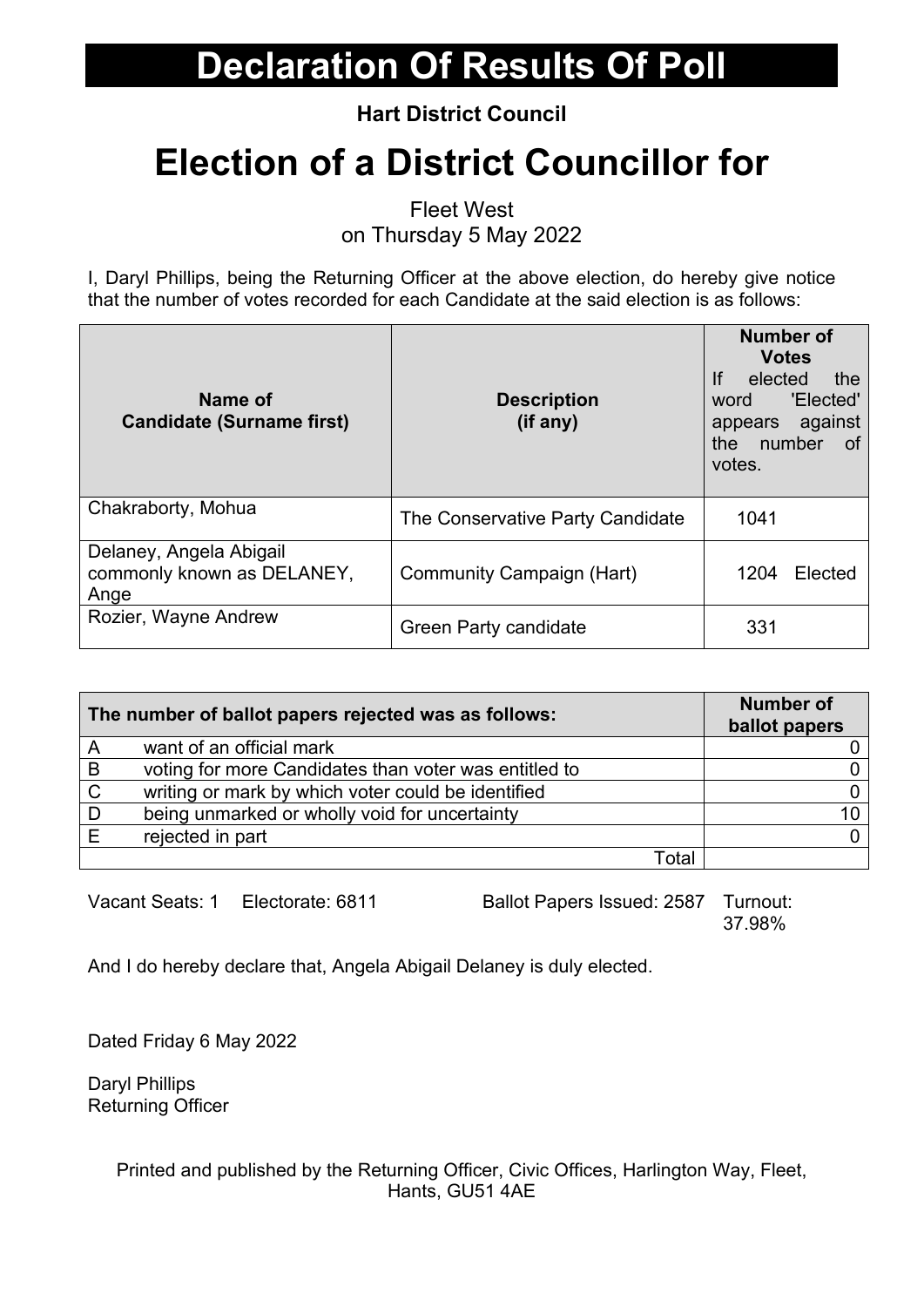**Hart District Council**

# **Election of a District Councillor for**

Hartley Wintney on Thursday 5 May 2022

I, Daryl Phillips, being the Returning Officer at the above election, do hereby give notice that the number of votes recorded for each Candidate at the said election is as follows:

| Name of<br><b>Candidate (Surname first)</b>              | <b>Description</b><br>(if any)   | <b>Number of</b><br><b>Votes</b><br>lf<br>elected<br>the<br>'Elected'<br>word<br>appears against<br>number<br>the the<br>of<br>votes. |
|----------------------------------------------------------|----------------------------------|---------------------------------------------------------------------------------------------------------------------------------------|
| Denley, Nicola Jayne                                     | Labour Party                     | 320                                                                                                                                   |
| Hardy, Wilfred Jonathon<br>commonly known as HARDY, Wilf | <b>Liberal Democrat</b>          | 576                                                                                                                                   |
| Southern, Timothy Mark                                   | The Conservative Party Candidate | Elected<br>1697                                                                                                                       |

| The number of ballot papers rejected was as follows: |                                                       | <b>Number of</b><br>ballot papers |
|------------------------------------------------------|-------------------------------------------------------|-----------------------------------|
| A                                                    | want of an official mark                              |                                   |
| B                                                    | voting for more Candidates than voter was entitled to |                                   |
| C                                                    | writing or mark by which voter could be identified    |                                   |
| D                                                    | being unmarked or wholly void for uncertainty         | 22                                |
|                                                      | rejected in part                                      |                                   |
|                                                      | Total                                                 |                                   |

Vacant Seats: 1 Electorate: 7409 Ballot Papers Issued: 2622 Turnout: 35.39%

And I do hereby declare that, Timothy Mark Southern is duly elected.

Dated Friday 6 May 2022

Daryl Phillips Returning Officer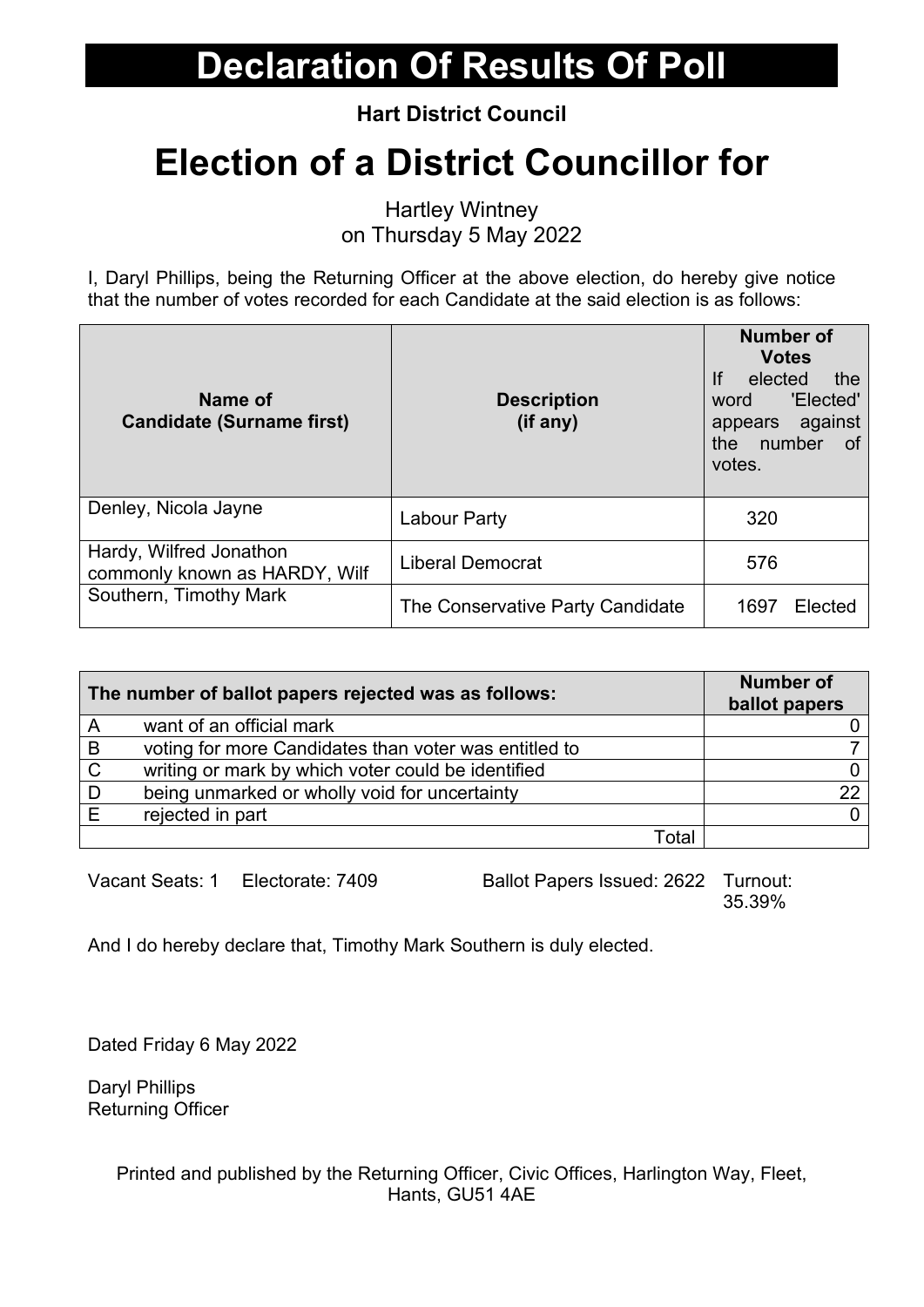**Hart District Council**

# **Election of a District Councillor for**

Hook

on Thursday 5 May 2022

I, Daryl Phillips, being the Returning Officer at the above election, do hereby give notice that the number of votes recorded for each Candidate at the said election is as follows:

| Name of<br><b>Candidate (Surname first)</b> | <b>Description</b><br>(if any)   | <b>Number of</b><br><b>Votes</b><br>If<br>elected<br>the<br>'Elected'<br>word<br>appears against<br>number<br>the<br>of<br>votes. |
|---------------------------------------------|----------------------------------|-----------------------------------------------------------------------------------------------------------------------------------|
| Affleck-Cruise, Amanda Jane                 | Labour Party                     | 331                                                                                                                               |
| Campbell, Carl-Ludwig Wolf                  | <b>Liberal Democrat</b>          | 1078                                                                                                                              |
| Worlock, Jane Ann                           | The Conservative Party Candidate | 1253<br>Elected                                                                                                                   |

| The number of ballot papers rejected was as follows: |                                                       | <b>Number of</b><br>ballot papers |
|------------------------------------------------------|-------------------------------------------------------|-----------------------------------|
| A                                                    | want of an official mark                              |                                   |
| B                                                    | voting for more Candidates than voter was entitled to |                                   |
| C                                                    | writing or mark by which voter could be identified    |                                   |
| D                                                    | being unmarked or wholly void for uncertainty         |                                   |
|                                                      | rejected in part                                      |                                   |
|                                                      | Total                                                 |                                   |

Vacant Seats: 1 Electorate: 7312 Ballot Papers Issued: 2676 Turnout: 36.60%

And I do hereby declare that, Jane Ann Worlock is duly elected.

Dated Friday 6 May 2022

Daryl Phillips Returning Officer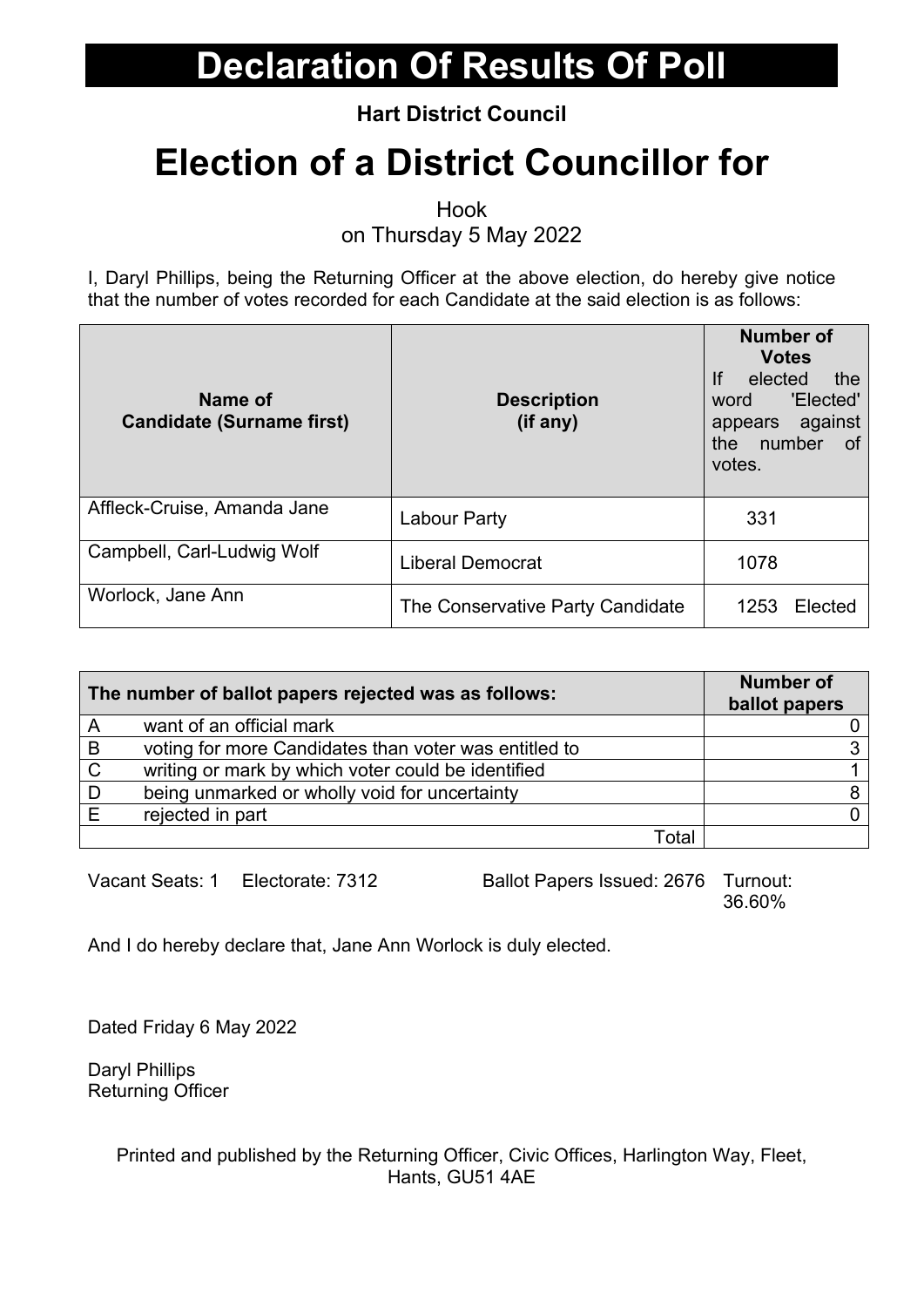**Hart District Council**

# **Election of a District Councillor for**

**Odiham** 

on Thursday 5 May 2022

I, Daryl Phillips, being the Returning Officer at the above election, do hereby give notice that the number of votes recorded for each Candidate at the said election is as follows:

| Name of<br><b>Candidate (Surname first)</b>           | <b>Description</b><br>(if any)   | <b>Number of</b><br><b>Votes</b><br>If<br>elected<br>the<br>'Elected'<br>word<br>appears against<br>the number<br>of<br>votes. |
|-------------------------------------------------------|----------------------------------|--------------------------------------------------------------------------------------------------------------------------------|
| Hale, Jonathan Michael<br>commonly known as HALE, Jon | The Conservative Party Candidate | 1412<br>Elected                                                                                                                |
| Over, Anthony Phillip<br>commonly known as OVER, Tony | <b>Liberal Democrats</b>         | 971                                                                                                                            |

| The number of ballot papers rejected was as follows: |                                                       | <b>Number of</b><br>ballot papers |
|------------------------------------------------------|-------------------------------------------------------|-----------------------------------|
| A                                                    | want of an official mark                              |                                   |
| B                                                    | voting for more Candidates than voter was entitled to |                                   |
| $\mathsf{C}$                                         | writing or mark by which voter could be identified    |                                   |
| D                                                    | being unmarked or wholly void for uncertainty         | 16                                |
|                                                      | rejected in part                                      |                                   |
|                                                      | Total                                                 |                                   |

Vacant Seats: 1 Electorate: 6562 Ballot Papers Issued: 2403 Turnout: 36.62%

And I do hereby declare that, Jonathan Michael Hale is duly elected.

Dated Friday 6 May 2022

Daryl Phillips Returning Officer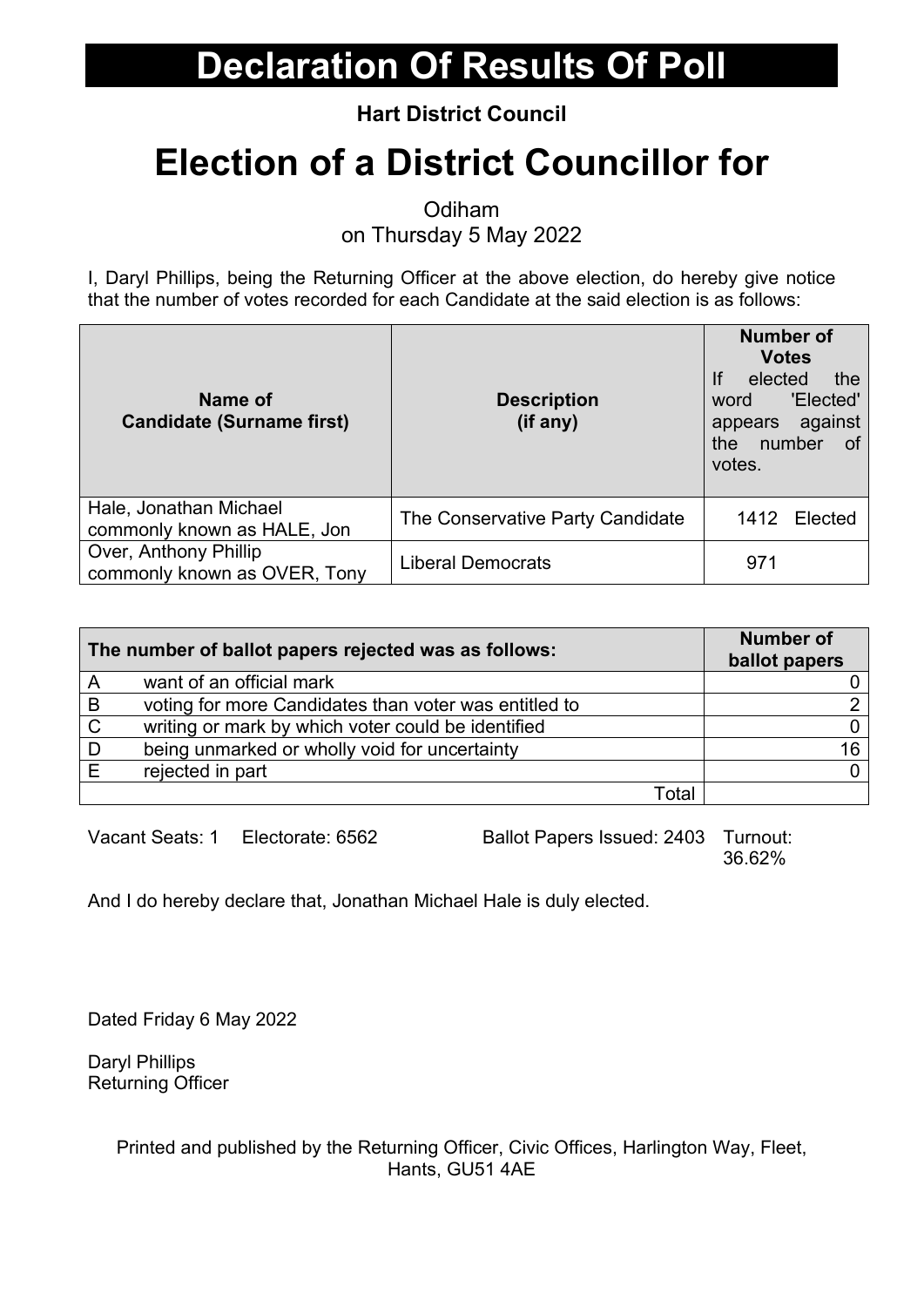**Hart District Council**

# **Election of a District Councillor for**

Yateley East on Thursday 5 May 2022

I, Daryl Phillips, being the Returning Officer at the above election, do hereby give notice that the number of votes recorded for each Candidate at the said election is as follows:

| Name of<br><b>Candidate (Surname first)</b> | <b>Description</b><br>(if any)   | <b>Number of</b><br><b>Votes</b><br>If<br>elected<br>the<br>'Elected'<br>word<br>appears against<br>number<br>the<br>of<br>votes. |
|---------------------------------------------|----------------------------------|-----------------------------------------------------------------------------------------------------------------------------------|
| <b>Bailey, Stuart Gerard</b>                | <b>Liberal Democrat</b>          | 1697<br>Elected                                                                                                                   |
| <b>Britton, Jane Susan</b>                  | The Conservative Party Candidate | 618                                                                                                                               |

| The number of ballot papers rejected was as follows: |                                                       | <b>Number of</b><br>ballot papers |
|------------------------------------------------------|-------------------------------------------------------|-----------------------------------|
| A                                                    | want of an official mark                              |                                   |
| B                                                    | voting for more Candidates than voter was entitled to |                                   |
| $\mathsf{C}$                                         | writing or mark by which voter could be identified    |                                   |
|                                                      | being unmarked or wholly void for uncertainty         |                                   |
|                                                      | rejected in part                                      |                                   |
|                                                      | Total                                                 |                                   |

Vacant Seats: 1 Electorate: 6769 Ballot Papers Issued: 2326 Turnout:

34.36%

And I do hereby declare that, Stuart Gerard Bailey is duly elected.

Dated Friday 6 May 2022

Daryl Phillips Returning Officer